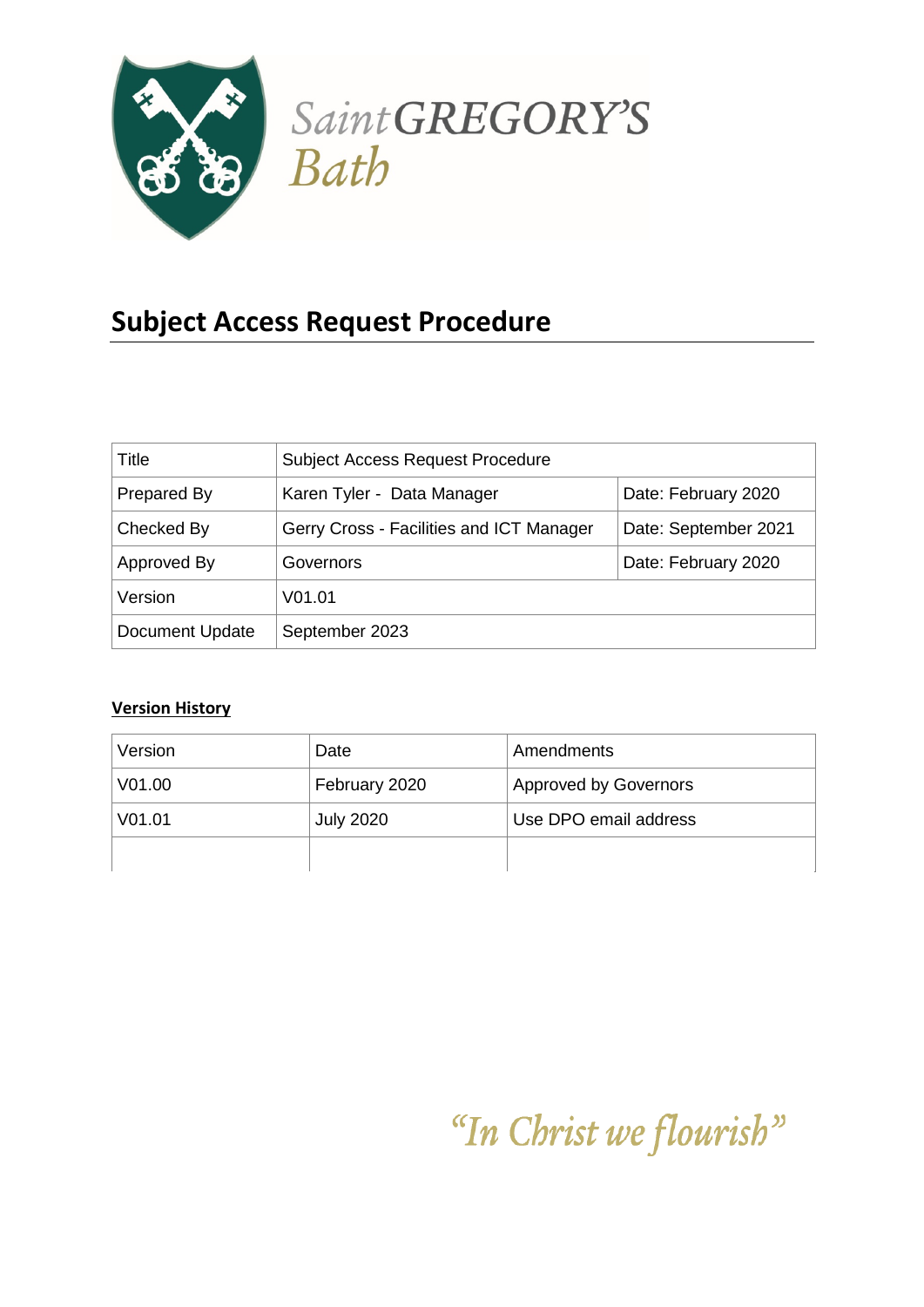# **Introduction**

Individuals can request access to the personal data an organisation holds about them – this is called a Subject Access Request. This procedure is intended to ensure compliance with GDPR and the Data Protection Act 2018 in the event of a Subject Access Request. Please read this procedure in conjunction with the school's Data Protection Policy

This document sets out the process to be followed in order for an individual to make a Subject Access Request and the procedure that the school will follow in order to make a response to the request. In the case of a student who is in Years 7 to 11, the request could be made by a parent/carer.

# **Making a Subject Access Request**

If a member of our community (student, member of staff, parent, carer or other contact) wishes to make a subject access request they should put their request in writing (either in a letter or an email). The request should be sent to the Data Protection Officer at [dpo@st](mailto:dpo@st-gregorys.org.uk)[gregorys.org.uk](mailto:dpo@st-gregorys.org.uk) and should include the following:

- The name, date of birth and address of the data subject;
- The name, address and relationship to the data subject of the requester, if the requester is not the data subject;
- Details of the personal data that is being requested.

If the request is being made by email please include "Subject Access Request" in the subject line.

#### **Responding to a Subject Access Request**

#### **1. Verifying the identity of the requester**

The Data Protection Officer will verify the requester's identity. If a request for a student's data is made the school will reply to the parent/carer for students in Years 7 to 11 or to the student themselves for Years 12 and 13.

#### **2. Providing an initial response**

An initial response will be provided within 72 hours. The Data Protection Officer will make sure they understand exactly what information the requester is looking for and will seek clarification if there is any ambiguity. If the school does not have the information the requester will be informed as soon as possible.

Please note the following:

• A Subject Access Request does not have to be complied with if it would mean disclosing information about another individual who can be identified from the information, unless the other individual has consented to its disclosure. If this is the case the requester will be informed that their request cannot be fulfilled.